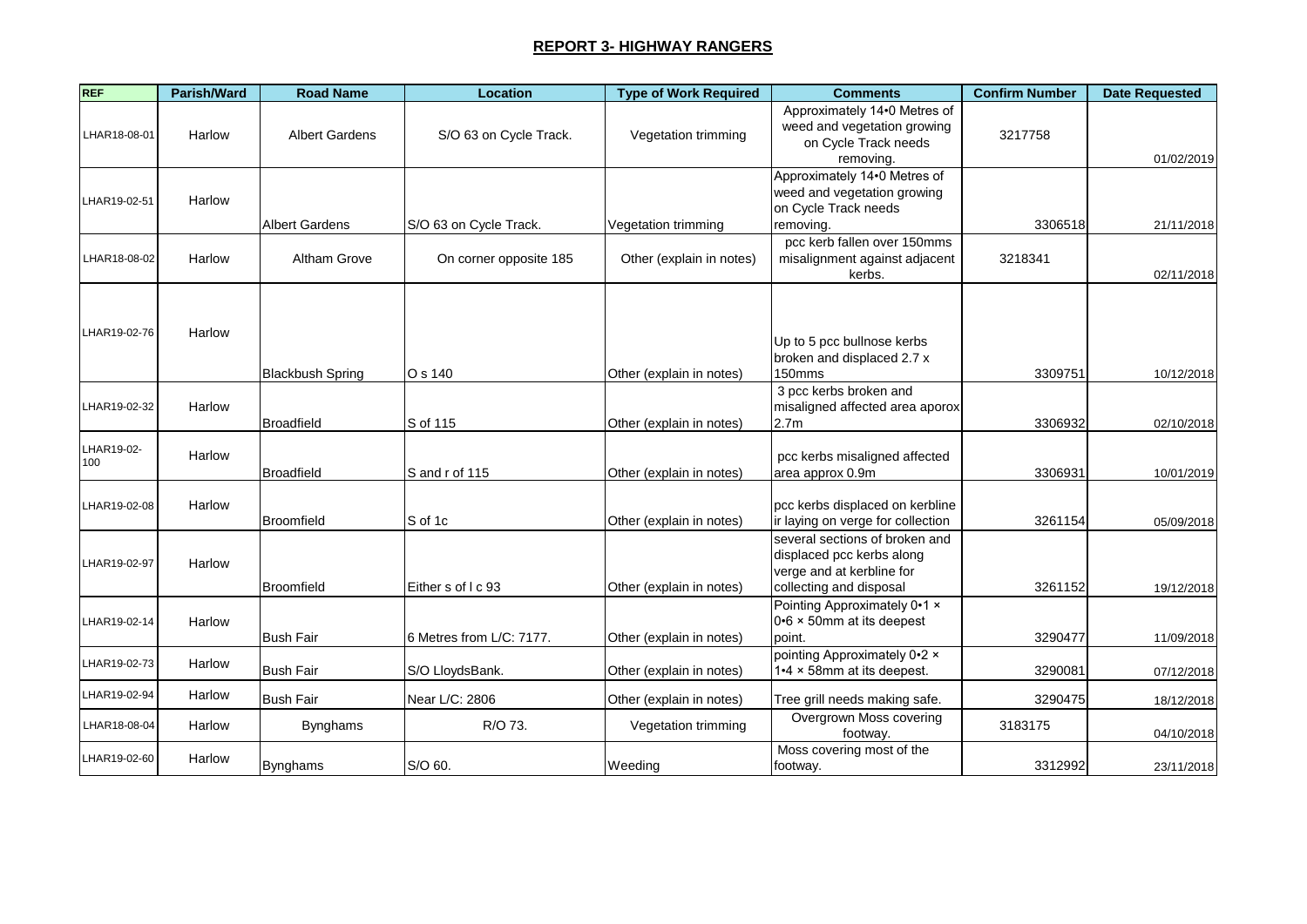| <b>REF</b>        | Parish/Ward | <b>Road Name</b>      | Location                                                    | <b>Type of Work Required</b> | <b>Comments</b>                                                                                                         | <b>Confirm Number</b> | <b>Date Requested</b> |
|-------------------|-------------|-----------------------|-------------------------------------------------------------|------------------------------|-------------------------------------------------------------------------------------------------------------------------|-----------------------|-----------------------|
| LHAR19-02-21      | Harlow      | Cambridge Road        | Opposite I c 4615 approaching<br>entrance to Fedex building | Other (explain in notes)     | section of pcc kerb broken and<br>extending into carriageway by<br>approx 60mms                                         | 3283303               | 11/09/2018            |
| LHAR19-02-20      | Harlow      | Chamberlain Close     | R/O 18.J/W Minton Lane.                                     | Vegetation trimming          | Overgrown vegetation causing<br>site line issue.                                                                        | 3325577               | 11/09/2018            |
| LHAR18-08-09      | Harlow      | Church End            | From R/O 123 to Brookside.                                  | Weeding                      | Moss on entire Footway.                                                                                                 | 20379433              | 11/06/2018            |
| LHAR19-02-36      | Harlow      | Church Langley Way    | Btwn A414 and London rd                                     | Vegetation trimming          | veg brambles encroaching onto<br>fw 1.0x90.0M approx dbm                                                                | 3267092               | 26/10/2018            |
| LHAR19-02-37      | Harlow      | Churchfield           | Footway leading to garages<br>between 97 and 98             | Other (explain in notes)     | approx 13.5m pcc kerbs<br>displaced, missing and<br>damaged.Kerbs are spread<br>throughout the length of the<br>footway | 3303163               | 26/10/2018            |
| LHAR19-02-11      | Harlow      | <b>Coalport Close</b> | O/S 209.                                                    | Other (explain in notes)     | Pointing Approximately 0.1 x<br>$0.2 \times 60$ mm at its deepest point<br>pointing.                                    | 3308644               | 11/09/2018            |
| LHAR19-02-50      | Harlow      | <b>Coalport Close</b> | S/O 30 around S/C.                                          | Other (explain in notes)     | Pointing - Approximately 0.8 x<br>$1.2 \times 32$ mm at its deepest<br>point.Block Paving.                              | 3308758               | 21/11/2018            |
| LHAR19-02-05      | Harlow      | Davenport             | R/o no 73.                                                  | Vegetation trimming          | Tree branches obscuring street<br>lampLC 8951. ?                                                                        | 3292325               | 03/09/2018            |
| LHAR19-02-44      | Harlow      | Davenport             | R/o no 42.                                                  | Vegetation trimming          | Tree branches obscuring street<br>lampLC 8948. ?                                                                        | 3292324               | 02/11/2018            |
| LHAR19-02-<br>115 | Harlow      | Davenport             | R/o no 80.                                                  | Vegetation trimming          | Tree branches obscuring street<br>lampLC 8983. ?                                                                        | 3292323               | 05/02/2019            |
| LHAR19-02-06      | Harlow      | <b>Doulton Close</b>  | S/o no 159.                                                 | Vegetation trimming          | Tree branches obscuring street<br>lampLC 9112. ?                                                                        | 3293297               | 03/09/2018            |
| LHAR19-02-07      | Harlow      | Doulton Close         | S/o no 131.                                                 | Vegetation trimming          | Tree branches obscuring street<br>lampLC 9116. ?                                                                        | 3293298               | 03/09/2018            |
| LHAR19-02-39      | Harlow      | <b>Doulton Close</b>  | S/o no 140.                                                 | Vegetation trimming          | Tree branches obscuring street<br>lampLC 9114. ?                                                                        | 3293296               | 29/10/2018            |
| LHAR19-02-33      | Harlow      | Dunstalls             | Opp L/C: 8244                                               | <b>VRGE</b>                  | Approximately 1.0 x 1.0 x<br>100mm at its deepest point.                                                                | 3325533               | 03/10/2018            |
| LHAR19-02-34      | Harlow      | <b>Dunstalls</b>      | 11 Metres from L/C: 9301.                                   | <b>VRGE</b>                  | Approximately 1.0 x 1.5 x<br>100mm at its deepest point.                                                                | 3325530               | 03/10/2018            |
| LHAR19-02-86      | Harlow      | Edinburgh Way         | Opposite Ic 8093                                            | Other (explain in notes)     | bollard laying on verge                                                                                                 | 3284058               | 12/12/2018            |
| LHAR19-02-26      | Harlow      | <b>Fesants Croft</b>  | S of 79 leading into Mark Hall<br>Moors                     | Other (explain in notes)     | $RA3 = 3 \times 1$ approx 7 kerbs<br>damaged or displaced and<br>laying on the verge for<br>collection                  | 3261172               | 20/09/2018            |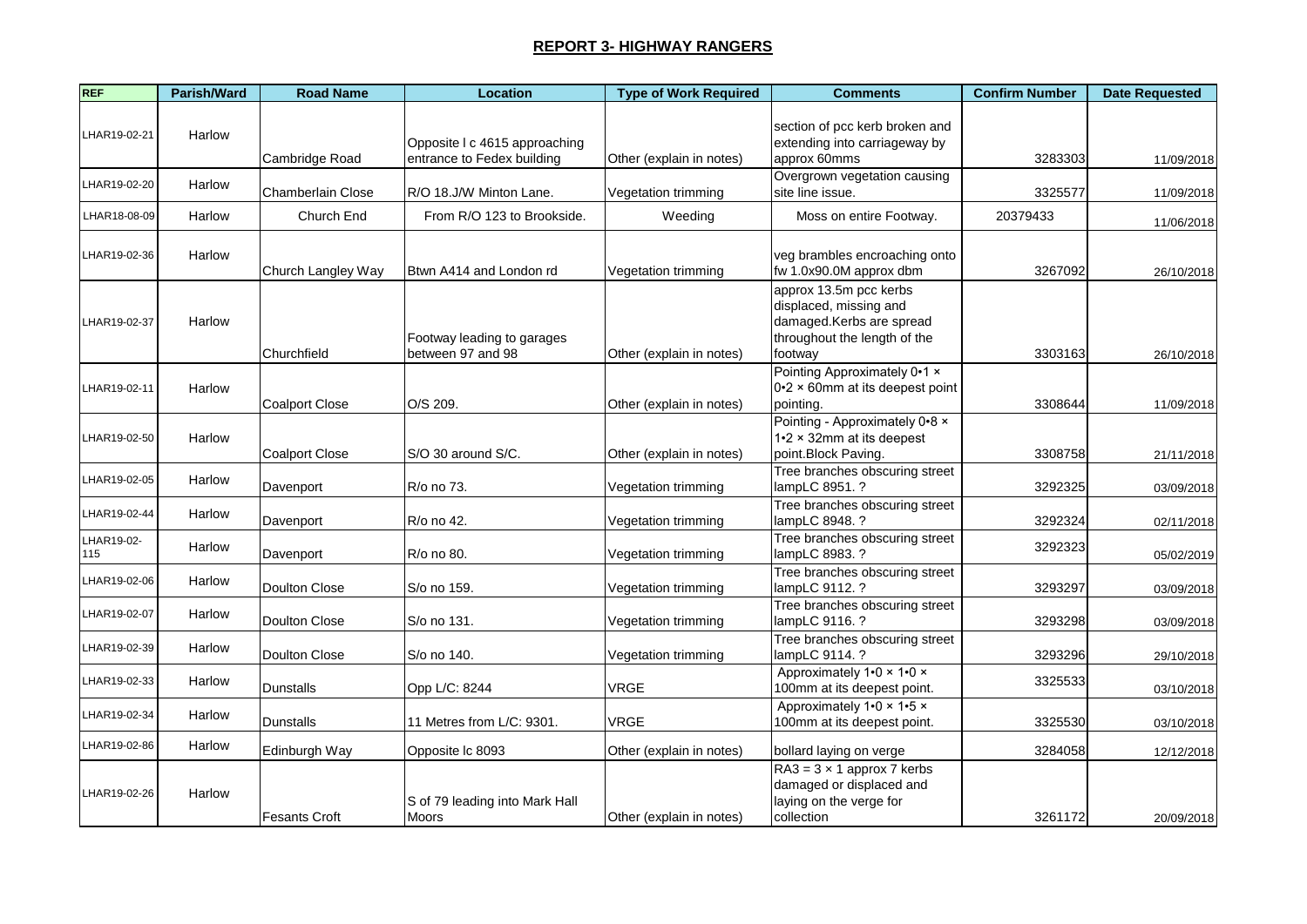| <b>REF</b>        | Parish/Ward | <b>Road Name</b>      | <b>Location</b>                                | <b>Type of Work Required</b>   | <b>Comments</b>                                                                                                                | <b>Confirm Number</b> | <b>Date Requested</b> |
|-------------------|-------------|-----------------------|------------------------------------------------|--------------------------------|--------------------------------------------------------------------------------------------------------------------------------|-----------------------|-----------------------|
| HAR19-02-72       | Harlow      | Flex Meadow           | 13 Metres from L/C: 10660                      | Sign cleaning                  | Road sign dirty.                                                                                                               | 3320112               | 07/12/2018            |
| LHAR19-02-<br>114 | Harlow      | Flex Meadow           | On traffic island. Opp L/C:10659.              | Other (explain in notes)       | Unknown Road sign missing.                                                                                                     | 3320118               | 05/02/2019            |
| LHAR19-02-90      | Harlow      | Fourth Avenue         | Approaching roundabout with<br>Fifth Avenue    | Sign cleaning/sign<br>amending | 30 mph sign laying on verge                                                                                                    | 3300321               | 13/12/2018            |
| HAR19-02-04       | Harlow      | <b>Great Plumtree</b> | S of 24                                        | Other (explain in notes)       | kerb misaligned by 55mms<br>against adjacent kerbs                                                                             | 3263063               | 06/08/2018            |
| LHAR19-02-47      | Harlow      | <b>Great Plumtree</b> | Oppisite 33                                    | Other (explain in notes)       | 2cut pcc kerb misaligned by<br>55mms against adjacent kerbs                                                                    | 3263062               | 08/11/2018            |
| LHAR19-02-87      | Harlow      | <b>Great Plumtree</b> | Between 25 and 76 on corner                    | Other (explain in notes)       | 3 pcc kerbs misaligned or<br>missing 2.7m total                                                                                | 3263056               | 13/12/2018            |
| LHAR19-02-88      | Harlow      | <b>Great Plumtree</b> | Opp and s of 63                                | Other (explain in notes)       | approx 2.7m pcc kerbs broken<br>and displaced.Kerbs are not<br>adjacent.Adjoining footway<br>eroded 0.14in width               | 3263067               | 13/12/2018            |
| LHAR19-02-89      | Harlow      | <b>Great Plumtree</b> | O s 32                                         | Other (explain in notes)       | kerb misaligned by 55mms<br>against adjacent kerbs                                                                             | 3263061               | 13/12/2018            |
| LHAR19-02-99      | Harlow      | <b>Great Plumtree</b> | O s 26                                         | Other (explain in notes)       | kerb misaligned by 45mms<br>against adjacent kerbs                                                                             | 3263057               | 03/01/2019            |
| LHAR19-02-<br>101 | Harlow      | <b>Great Plumtree</b> | Opp 76                                         | Other (explain in notes)       | 6 pcc kerbs damaged and<br>misaligned and adjacent<br>footway spalled and eroded<br>affected area 5.4X 0.3 X<br>40mms in parts | 3263064               | 10/01/2019            |
| LHAR19-02-<br>111 | Harlow      | <b>Great Plumtree</b> | Opposite 71                                    | Other (explain in notes)       | kerb misaligned by 40mms<br>against adjacent kerbs                                                                             | 3263065               | 22/01/2019            |
| LHAR19-02-<br>112 | Harlow      | <b>Great Plumtree</b> | O s 28 and 29                                  | Other (explain in notes)       | approx 13 pcc kerbs misaligned<br>or broken affected area 9.1m                                                                 | 3263060               | 25/01/2019            |
| LHAR19-02-24      | Harlow      | <b>Hadley Grange</b>  | F/O L/C: 5706.                                 | Vegetation trimming            | Overgrown vegetation<br>overhanging the footway.                                                                               | 3299742               | 12/09/2018            |
| HAR19-02-59       | Harlow      | <b>Hadley Grange</b>  | $O/S 8 - 11.$                                  | Vegetation trimming            | Overgrown vegetation<br>overhanging the footway.                                                                               | 3299636               | 23/11/2018            |
| LHAR19-02-<br>110 | Harlow      | <b>Hadley Grange</b>  | S/O 19. R/O L/C: 5218.                         | Vegetation trimming            | Overgrown vegetation<br>overhanging the footway.                                                                               | 3299639               | 21/01/2019            |
| LHAR19-02-62      | Harlow      | Harberts Road         | Opposite 58 Hare Street Springs                | Other (explain in notes)       | pcc kerb brokenand displaced<br>by 40mms into footway                                                                          | 3296447               | 23/11/2018            |
| LHAR19-02-69      | Harlow      | <b>Harolds Road</b>   | J/W Elizabeth Way. (North Side).               | Sign cleaning                  | Road signs misaligned on post.                                                                                                 | 3320794               | 05/12/2018            |
| LHAR19-02-<br>109 | Harlow      | <b>Harolds Road</b>   | J/W Elizabeth Way. (South Side). Sign cleaning |                                | Road signs misaligned on post.                                                                                                 | 3320795               | 21/01/2019            |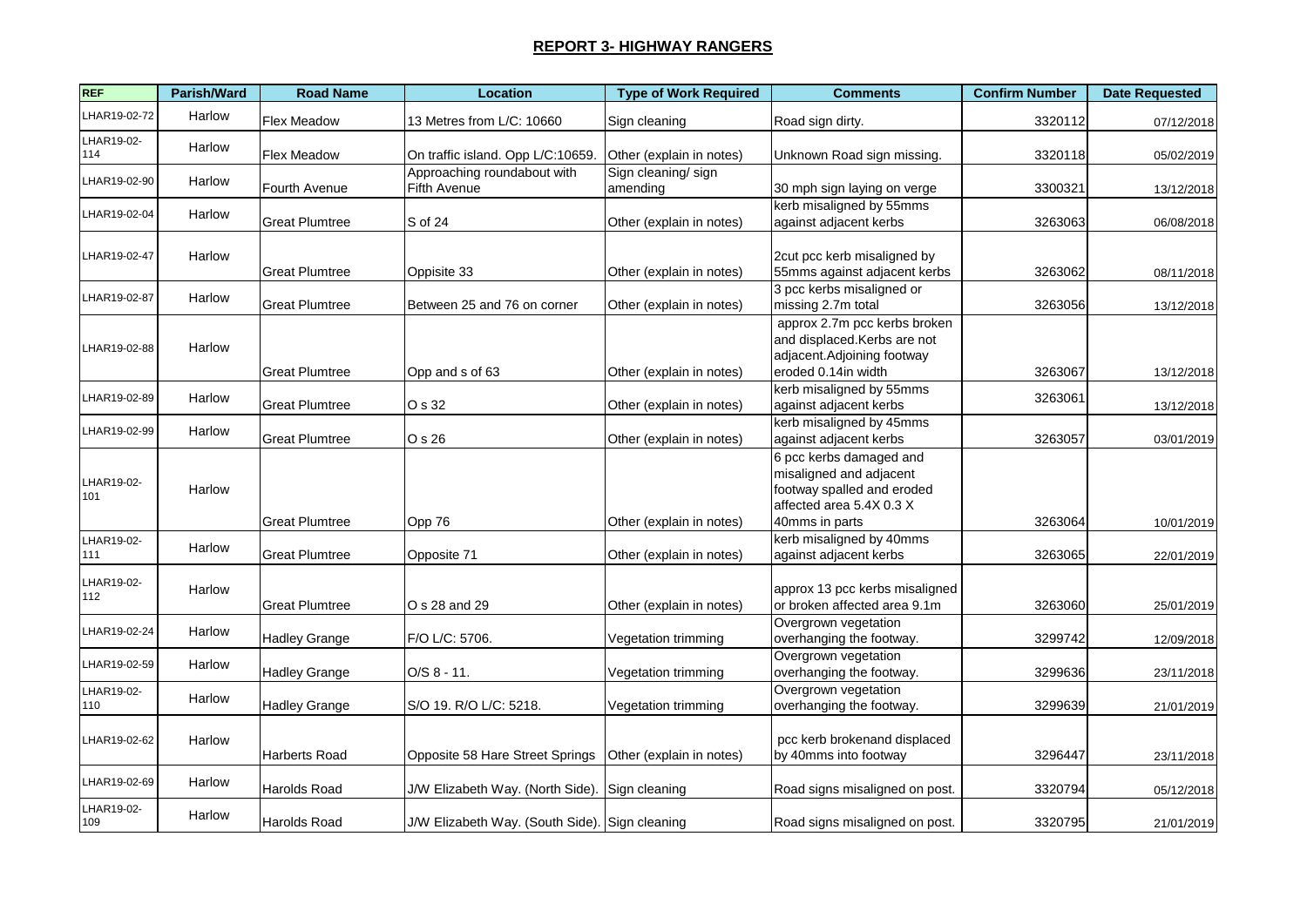| <b>REF</b>        | Parish/Ward | <b>Road Name</b>       | <b>Location</b>                               | <b>Type of Work Required</b> | <b>Comments</b>                                                                                | <b>Confirm Number</b> | <b>Date Requested</b> |
|-------------------|-------------|------------------------|-----------------------------------------------|------------------------------|------------------------------------------------------------------------------------------------|-----------------------|-----------------------|
| LHAR19-02-70      | Harlow      |                        |                                               |                              | Pointing Approximately 0.1 x<br>$0.2 \times 44$ mm at its deepest                              |                       |                       |
|                   |             | Heighams               | O/S 43 around S/C.                            | Other (explain in notes)     | point.                                                                                         | 3311474               | 05/12/2018            |
| LHAR18-08-16      | Harlow      | <b>High Street</b>     | S/O 42.                                       | Other (explain in notes)     | Approximately $0.15 \times 0.8$<br>Metres Square Pointing missing<br>.F/W.Flagstone Paving.    | 3226192               | 05/12/2018            |
| LHAR19-02-19      | Harlow      | <b>High Street</b>     | O/S 41 around S/C.                            | Other (explain in notes)     | Approximately 50 x 300 x<br>40mm 'POINTING' at its<br>deepest point.                           | 3322965               | 11/09/2018            |
| LHAR19-02-85      | Harlow      | <b>High Street</b>     | O/S 46 'Belvoir Estate Agents'<br>around S/C. | Other (explain in notes)     | Pointing).Approximately 0.2 x<br>0-3 Metre Square F/W Clay<br>Block Paving.                    | 3283536               | 12/12/2018            |
| LHAR19-02-18      | Harlow      | <b>Hobtoe Road</b>     | S of entrance to r of Colt Hatch              | Other (explain in notes)     | pcc kerb broken and displaced<br>by 200mms into carriageway                                    | 3316301               | 11/09/2018            |
| LHAR19-02-<br>116 | Harlow      | <b>Horsecroft Road</b> | J/W BarrowsRoadto /O L/C:<br>3753.            | Weeding                      | Moss covering most of the<br>footway.                                                          | 3321532               | 05/02/2019            |
| LHAR19-02-15      | Harlow      | <b>Howard Way</b>      | Just before j with Mowbray Road               | Sign cleaning                | roadsign dirty                                                                                 | 3304586               | 11/09/2018            |
| LHAR19-02-16      | Harlow      | <b>Howard Way</b>      | L c 547                                       | Sign cleaning                | roadsigns dirty and moss<br>covered                                                            | 3304587               | 11/09/2018            |
| LHAR19-02-17      | Harlow      | <b>Howard Way</b>      | At pelican crossing near church               | Other (explain in notes)     | 2m PGR broken off and laying<br>on verge                                                       | 3304619               | 11/09/2018            |
| LHAR19-02-61      | Harlow      | <b>Howard Way</b>      | Appriaching roundabout with First<br>Avenue   | Sign cleaning                | roadsign dirty and moss<br>covered                                                             | 3304590               | 23/11/2018            |
| LHAR19-02-<br>108 | Harlow      | Jocelyns               | O/S 45, around S/C.                           | Other (explain in notes)     | Pointing $0.6 \times 0.6$ Metre<br>Square pointing.                                            | 3301464               | 18/01/2019            |
| LHAR19-02-13      | Harlow      | Kiln Lane              | Sign post '515.                               | Sign cleaning                | Road sign fAdès                                                                                | 3303747               | 11/09/2018            |
| LHAR19-02-57      | Harlow      | Kiln Lane              | R/O L/C: 8593.                                | Vegetation trimming          | RA $6 = 2 \times 3$ . ( - Harlow<br>Council). Overgrown vegetation<br>overhanging the footway. | 3304166               | 23/11/2018            |
| LHAR19-02-12      | Harlow      | Ladyshot               | O s flats 176-183                             | Other (explain in notes)     | 6 pcc kerbs displaced.                                                                         | 3269011               | 11/09/2018            |
| LHAR19-02-64      | Harlow      | Ladyshot               | S of flats 26-33                              | Other (explain in notes)     | 4 pcc kerbs missing and<br>displaced affected area 3.6m                                        | 3269009               | 26/11/2018            |
| LHAR19-02-<br>104 | Harlow      | Ladyshot               | Opposite 197                                  | Other (explain in notes)     | approx 10 pcc kerbs\radius<br>kerbs missing or damaged                                         | 3269005               | 15/01/2019            |
| LHAR19-02-58      | Harlow      | <b>Little Brays</b>    | By bollard & L/C, S/O 123.                    | Other (explain in notes)     | Pointing). Approximately 0.1 x<br>2.0 Metre<br>Square.F/W.Flagstone Paving.                    | 3259931               | 23/11/2018            |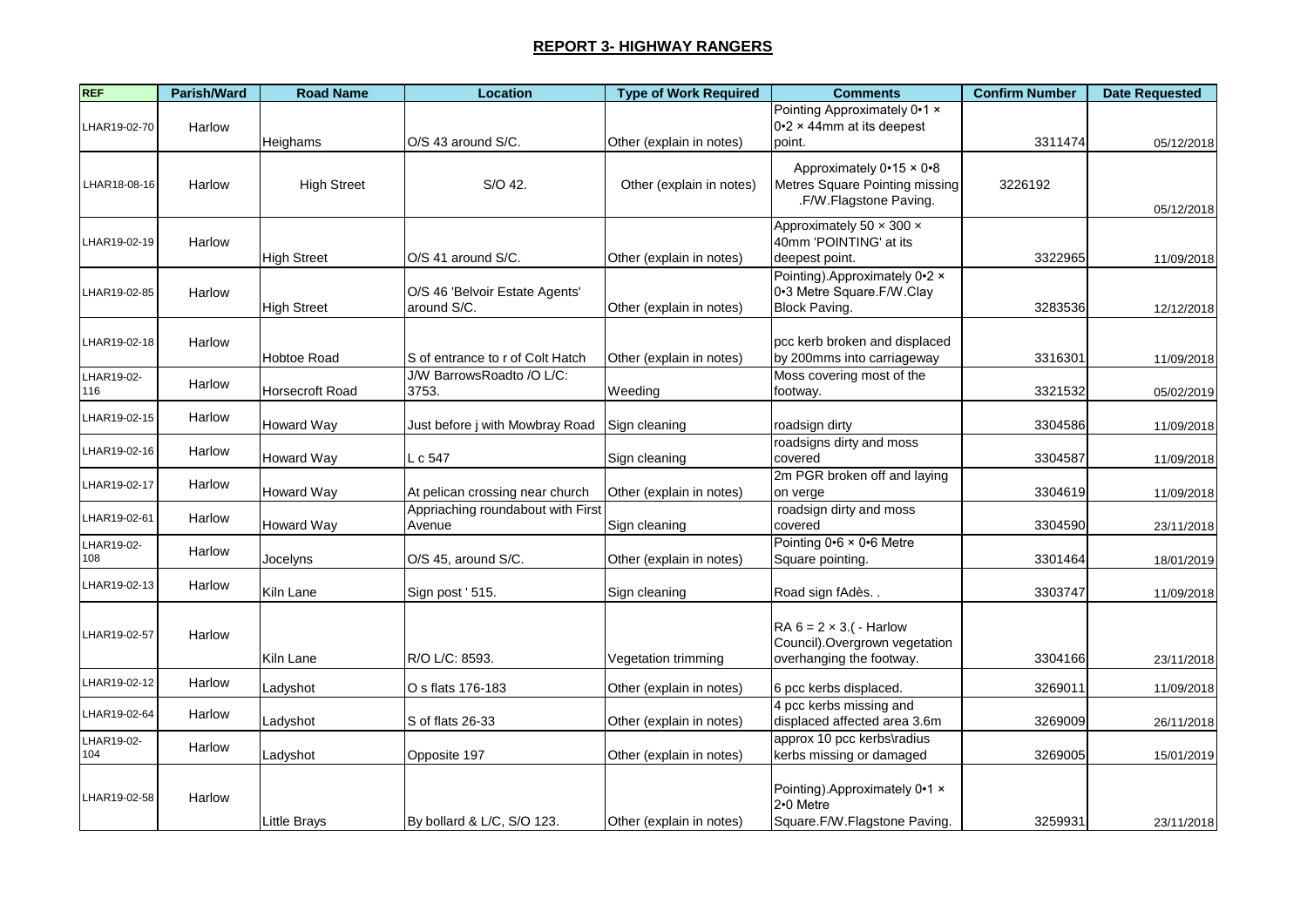| <b>REF</b>        | Parish/Ward | <b>Road Name</b>    | Location                                                       | <b>Type of Work Required</b>   | <b>Comments</b>                                                                                | <b>Confirm Number</b> | <b>Date Requested</b> |
|-------------------|-------------|---------------------|----------------------------------------------------------------|--------------------------------|------------------------------------------------------------------------------------------------|-----------------------|-----------------------|
| LHAR19-02-71      | Harlow      | Little Brays        | Opp 73.                                                        | Vegetation trimming            | Overgrown vegetation around<br>lamp column.                                                    | 3259981               | 05/12/2018            |
| LHAR19-02-77      | Harlow      |                     |                                                                |                                | Pointing).Approximately 0.2 x<br>0-3 Metre                                                     |                       |                       |
|                   |             | Little Brays        | Around S/C, O/S 120.                                           | Other (explain in notes)       | Square.F/W.Flagstone Paving.                                                                   | 3259929               | 11/12/2018            |
| LHAR19-02-83      | Harlow      | London Road         | Opposite L/C 6947                                              | Sign cleaning/sign<br>amending | Speed Limit Sign Vandalised                                                                    | 3277797               | 12/12/2018            |
| HAR19-02-63       | Harlow      | Long Ley            | Oppisite 211                                                   | Other (explain in notes)       | 2 pcc radius kerbs displaced.                                                                  | 3327436               | 26/11/2018            |
| HAR19-02-82       | Harlow      | Long Ley            | O s 214                                                        | Other (explain in notes)       | 2 pcc radius kerbs displaced<br>and damaged                                                    | 3327437               | 12/12/2018            |
| HAR19-02-65       | Harlow      | Maddox Road         | O s 27 and 28 Home Close                                       | Other (explain in notes)       | pcc kerbs loose and damaged<br>total length 6.3m                                               | 3277079               | 26/11/2018            |
| LHAR19-02-<br>105 | Harlow      | Maddox Road         | O s 26 Home Close                                              | Other (explain in notes)       | 1 loose pcc kerb 0.9m                                                                          | 3277083               | 15/01/2019            |
| LHAR18-08-26      | Harlow      | <b>Malkin Drive</b> | O/S 174.                                                       | Other (explain in notes)       | Oil Stain on footway(possibly<br>slippery when wet).                                           | 3251383               | 12/12/2018            |
| LHAR19-02-98      | Harlow      | Mercers             | O/S 1.                                                         | <b>VRGE</b>                    | RA $2 = 2 \times 1$ Approximately 2.0<br>× 20•0 × 100mm at its deepest<br>point.               | 3316157               | 20/12/2018            |
| LHAR19-02-67      | Harlow      | <b>Mistley Road</b> | O s 38-40 Dovehouse Croft                                      | Other (explain in notes)       | approx 8pcc kerbs missing or<br>misaligned affected length 7.2m                                | 3263074               | 29/11/2018            |
| LHAR19-02-<br>113 | Harlow      | <b>Mistley Road</b> | O s 20 The Chantry                                             | Other (explain in notes)       | 2 sections of pcc kerbs missing<br>or displaced.100mms difference<br>between rest of kerbline. | 3263079               | 01/02/2019            |
| LHAR19-02-01      | Harlow      | Momples Road        | S of 261 Felmongers                                            | Other (explain in notes)       | 2 pcc radius kerbs displaced<br>and damaged affected area<br>approx 1.8m                       | 3269456               | 28/09/2017            |
| HAR19-02-84       | Harlow      | Momples Road        | O s Steve's Hairdresser in<br><b>Burgoyne Hatch</b>            | Other (explain in notes)       | 2 pcc kerbs displaced, missing<br>and damaged affected length<br>1.8 <sub>m</sub>              | 3269467               | 12/12/2018            |
| LHAR19-02-25      | Harlow      | Moor Hall Road      | Opp L/C: 3379.                                                 | Sign cleaning                  | Road sign misaligned /<br>obscured by vegetation.                                              | 3301570               | 12/09/2018            |
| HAR19-02-48       | Harlow      | Paringdon Road      | Opp L/C: 5572                                                  | Sign cleaning/sign<br>amending | Road sign & post misaligned &<br>damaged (faded).                                              | 3306027               | 09/11/2018            |
| HAR19-02-91       | Harlow      | Paringdon Road      | 11 Metres from L/C:5577.Opp St<br>James Church Primary School. | Sign cleaning/sign<br>amending | Priority Road sign & post<br>damaged (faded).                                                  | 3306084               | 17/12/2018            |
| LHAR19-02-92      | Harlow      | Paringdon Road      | L/C: 5591. 20 Metres from J/W<br>Southern Way.                 | Vegetation trimming            | RA $6 = 3 \times 2$ . ( - Harlow<br>Council). Street Light obscured<br>by vegetation.          | 3305877               | 17/12/2018            |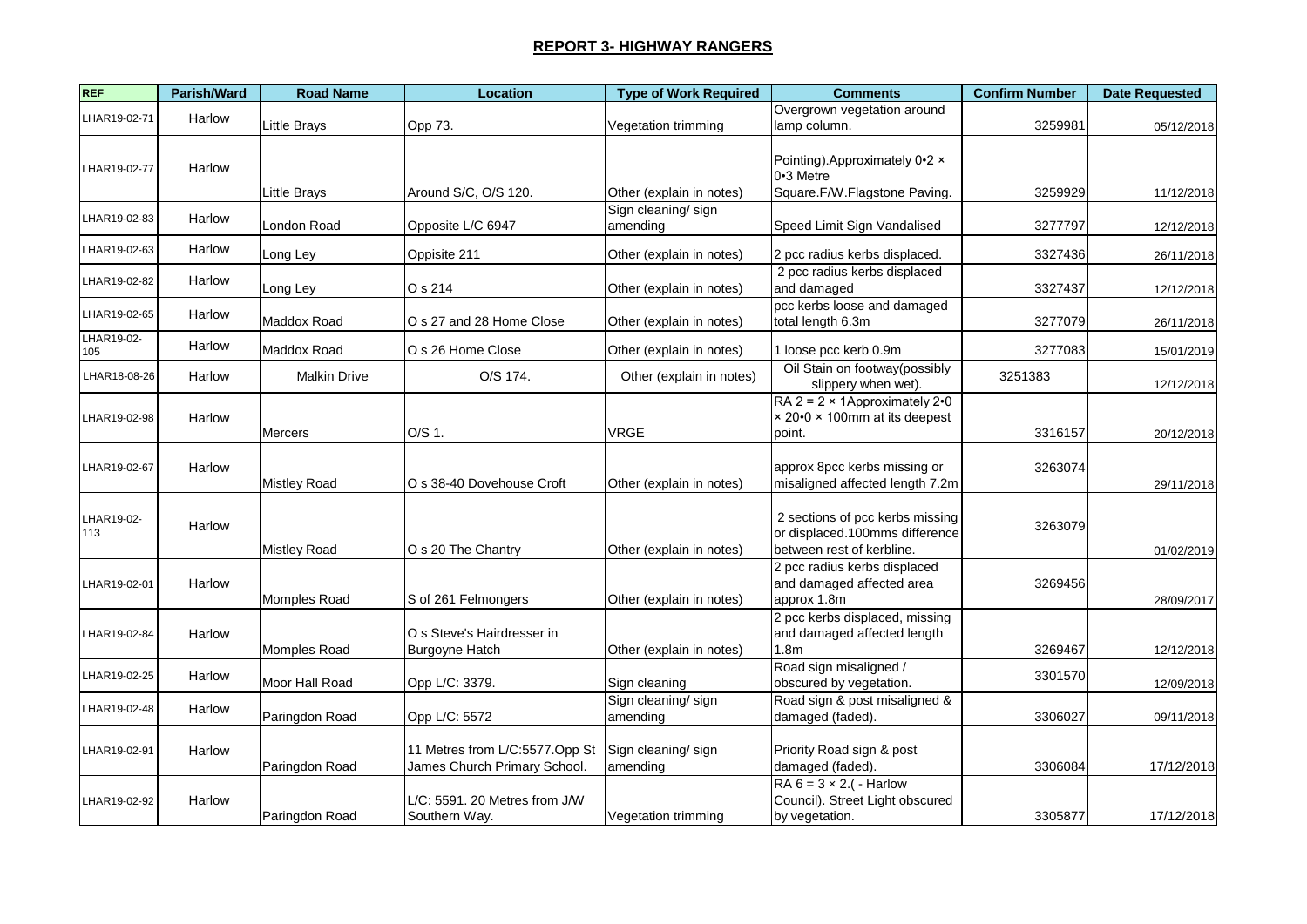| <b>REF</b>        | Parish/Ward | <b>Road Name</b>      | <b>Location</b>                                               | <b>Type of Work Required</b>   | <b>Comments</b>                                                                     | <b>Confirm Number</b> | <b>Date Requested</b> |
|-------------------|-------------|-----------------------|---------------------------------------------------------------|--------------------------------|-------------------------------------------------------------------------------------|-----------------------|-----------------------|
| LHAR19-02-93      | Harlow      | Paringdon Road        | S/O 53 Woodhill.                                              | Sign cleaning/sign<br>amending | 2 x Road signs (faded).                                                             | 3306826               | 18/12/2018            |
| LHAR19-02-95      | Harlow      | Paringdon Road        | O/S St James School.                                          | Other (explain in notes)       | Unknown RoadSign missing<br>from post.                                              | 3307977               | 19/12/2018            |
| LHAR19-02-96      | Harlow      | Paringdon Road        | 5 Metres from L/C: 5571.                                      | Sign cleaning/sign<br>amending | Priority Road signs (faded).                                                        | 3307907               | 19/12/2018            |
| LHAR19-02-28      | Harlow      | Pennymead             | Oppositd 35 on bend                                           | Other (explain in notes)       | 2 pcc radius kerb fallen over 0.9<br>length                                         | 3268575               | 02/10/2018            |
| LHAR19-02-29      | Harlow      | Pennymead             | Between Pennymead Tower and<br>entrance to garage area        | Other (explain in notes)       | pcc kerbs displaced and<br>missing affected area approx<br>2.7                      | 3268583               | 02/10/2018            |
| LHAR19-02-30      | Harlow      | Pennymead             | O s 67                                                        | Other (explain in notes)       | pcc bullnose kerb misaligned<br>and ricking when stood on                           | 3268573               | 02/10/2018            |
| LHAR19-02-31      | Harlow      | Pennymead             | S of 25                                                       | Other (explain in notes)       | pcc kerb broken in half and<br>moving                                               | 3268590               | 02/10/2018            |
| LHAR19-02-66      | Harlow      | Pilkingtons           | Opp no 39.                                                    | Vegetation trimming            | Vegetation obscuring street<br>lamp LC 8975. ?                                      | 3295585               | 29/11/2018            |
| LHAR19-02-46      | Harlow      | <b>Prentice Place</b> | On the corner of Martin's                                     | Other (explain in notes)       | pcc kerb broken and partly<br>misaligned by 80mms into<br>carriageway               | 3282334               | 07/11/2018            |
| LHAR19-02-27      | Harlow      | <b>Purford Green</b>  | Opp 76                                                        | Sign cleaning                  | Humped crossing sign dirty                                                          | 3268183               | 27/09/2018            |
| LHAR19-02-38      | Harlow      | <b>Rundells</b>       | O/S 144 at Base of I/c 3011                                   | Other (explain in notes)       | (Damaged).Approximately 0.3 x<br>0.8 x 30mm in<br>places.F/W.Flagstone Paving.      | 3277515               | 29/10/2018            |
| LHAR19-02-<br>107 | Harlow      | Rye Hill Road         | S/O 1 'Laurels' to F/O 2.                                     | Vegetation trimming            | Overgrown vegetation<br>overhanging the footway, also<br>moss covering the footway. | 3320494               | 18/01/2019            |
| LHAR19-02-09      | Harlow      | Second Avenue         | L/C: 7657                                                     | Sign cleaning                  | $.2 \times$ Road signs dirty.                                                       | 3261532               | 06/09/2018            |
| LHAR19-02-74      | Harlow      | Second Avenue         | On lamp pist immediately before<br>the Clock Tower Roundabout | Illegal sign removal           | Developers signs fixed to<br>lamppost may need removing.                            | 3301970               | 10/12/2018            |
| LHAR19-02-52      | Harlow      | Southern Way          | Opp L/C: 3801, around S/C.                                    | <b>VRGE</b>                    | Approximately 1.5 x 1.5 x<br>100mm at its deepest point.                            | 3292328               | 23/11/2018            |
| LHAR19-02-53      | Harlow      | Southern Way          | Opp L/C: 3805, by Underpass.                                  | <b>VRGE</b>                    | Approximately $1.0 \times 1.5 \times$<br>100mm at its deepest point.                | 3292312               | 23/11/2018            |
| LHAR19-02-54      | Harlow      | Southern Way          | Opp L/C: 3803.                                                | <b>VRGE</b>                    | Approximately 1.0 x 1.0 x<br>150mm at its deepest point.                            | 3292326               | 23/11/2018            |
| LHAR19-02-55      | Harlow      | Southern Way          | Opp L/C: 3804.                                                | <b>VRGE</b>                    | Approximately $0.6 \times 1.5 \times$<br>100mm at its deepest point.                | 3292319               | 23/11/2018            |
| LHAR19-02-56      | Harlow      | Southern Way          | Between L/C: 3809 & 3810.                                     | <b>VRGE</b>                    | Approximately 1.0 x 1.0 x<br>100mm at its deepest point.                            | 3292295               | 23/11/2018            |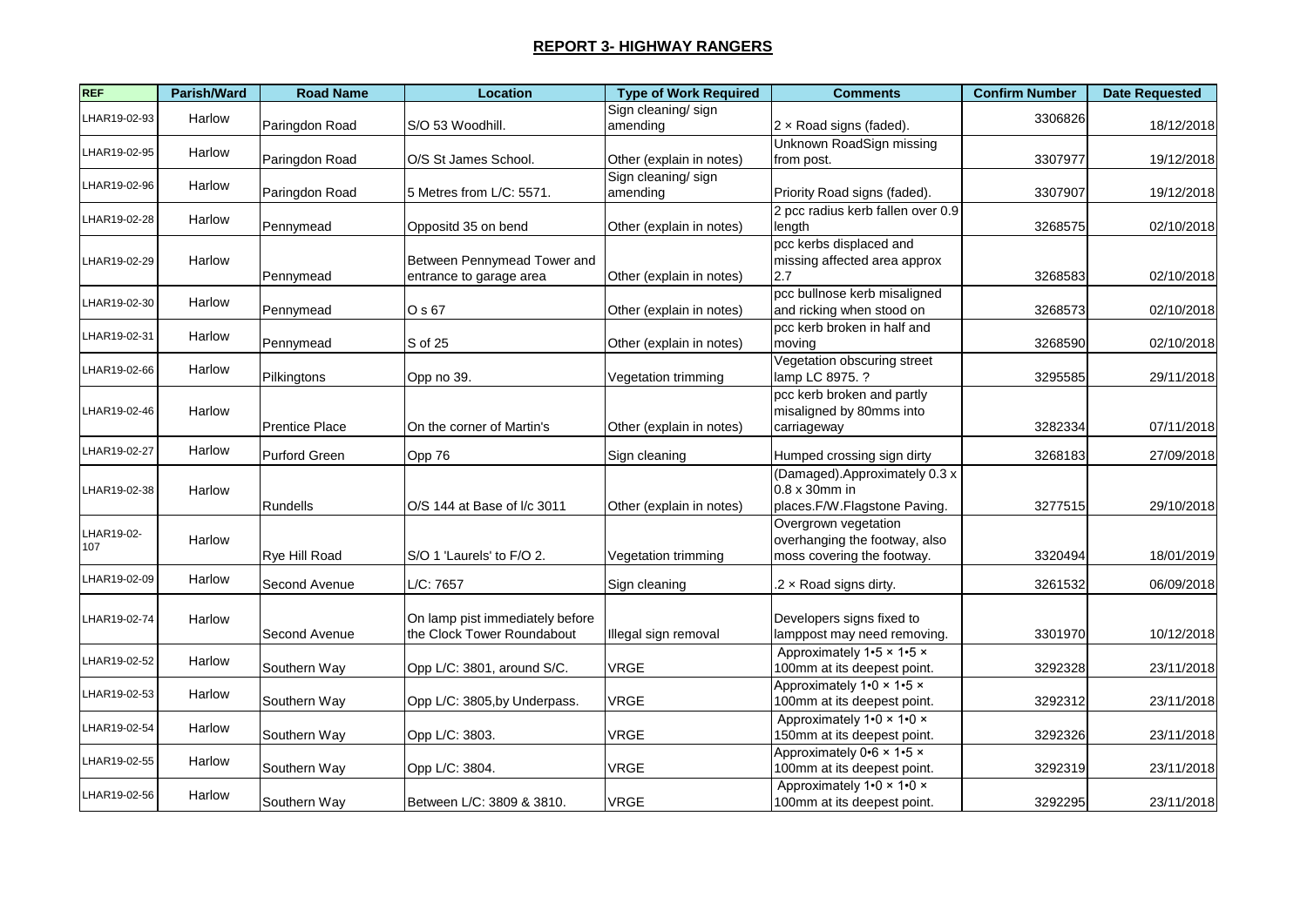| <b>REF</b>          | Parish/Ward | <b>Road Name</b>      | <b>Location</b>                        | <b>Type of Work Required</b> | <b>Comments</b>                                                                                                                                                               | <b>Confirm Number</b> | <b>Date Requested</b> |
|---------------------|-------------|-----------------------|----------------------------------------|------------------------------|-------------------------------------------------------------------------------------------------------------------------------------------------------------------------------|-----------------------|-----------------------|
| LHAR19-02-<br>119   | Harlow      | Southern Way          | Between L/C: 3810 & 3809.              | <b>VRGE</b>                  | Approximately 1.0 x 1.0 x<br>100mm at its deepest point.                                                                                                                      | 3292294               | 23/11/2018            |
| LHAR19-02-<br>102   | Harlow      | <b>Sycamore Field</b> | B/O Flats 190 - 207.                   | Weeding                      | Moss covering most of the<br>footway.                                                                                                                                         | 3318280               | 15/01/2019            |
| LHAR19-02-<br>103   | Harlow      | Sycamore Field        | F/O L/C: 9403.                         | Weeding                      | Moss covering most of the<br>footway.                                                                                                                                         | 3318478               | 15/01/2019            |
| LHAR19-02-<br>106   | Harlow      | Sycamore Field        | R/O 151 - 153.                         | Weeding                      | Moss covering most of the<br>footway.                                                                                                                                         | 3319513               | 17/01/2019            |
| LHAR19-02-02        | Harlow      | <b>Tendring Road</b>  | Around L/C: 2114.                      | Vegetation trimming          | Overhanging trees restricting<br>double decker busses.                                                                                                                        | 3209160               | 05/04/2018            |
| LHAR19-02-22        | Harlow      | The Chantry           | Opposite 51, 52 and 53                 | Other (explain in notes)     | approx. 13.5m of pcc concrete<br>kerbs missing and displaced<br>and adjacent footway eroded in<br>parts height of upstand against<br>eroded footway approx 40mms<br>in parts. | 3263602               | 12/09/2018            |
| LHAR19-02-23        | Harlow      | The Chantry           | O s 52 and 53                          | Other (explain in notes)     | 6m pcc kerbs m8ssing or<br>misaligned                                                                                                                                         | 3263603               | 12/09/2018            |
| LHAR19-02-68        | Harlow      | <b>The Gardiners</b>  | S/O 60.                                | Vegetation trimming          | Overgrown vegetation<br>overhanging the footway.                                                                                                                              | 3299492               | 05/12/2018            |
| LHAR19-02-10        | Harlow      | The Gowers            | S of 15                                | Other (explain in notes)     | pcc kerb misaligned by<br>100mms. To be removed or<br>reset.                                                                                                                  | 3262596               | 10/09/2018            |
| LHAR18-08-46 Harlow |             | The Maples            | O/S 136.                               | Other (explain in notes)     | Approximately 0.1 x 0.1 Metre<br>square pointing. F/W.Concret.                                                                                                                | 3231642               | 11/06/2018            |
| LHAR19-02-03        | Harlow      | The Maples            | O/S 136.                               | Other (explain in notes)     | Approximately 0.1 x 0.1 Metre<br>square pointing. F/W.Concret.                                                                                                                | 3231642               | 11/06/2018            |
| LHAR19-02-45        | Harlow      | The Stow              | R of 104                               | Other (explain in notes)     | approx 7.2m pcc concrete<br>kerbs damaged and displaced                                                                                                                       | 3281336               | 06/11/2018            |
| LHAR19-02-75        | Harlow      | The Sweyns            | F/O L/C: 3383.                         | Other (explain in notes)     | Pointing $0.2 \times 0.2$ Metre<br>Square pointing.                                                                                                                           | 3301867               | 10/12/2018            |
| LHAR19-02-35        | Harlow      | Third Avenue          | Immediately on j with Harberts<br>Road | Other (explain in notes)     | pcc radius kerb leaning into<br>carriageway by approx 45mms                                                                                                                   | 3274627               | 11/10/2018            |
| LHAR19-02-78        | Harlow      | Tillwicks Road        | On L/C: 1162.                          | Sign cleaning                | Road sign misaligned.                                                                                                                                                         | 3303509               | 12/12/2018            |
| LHAR19-02-79        | Harlow      | Tillwicks Road        | Opp J/W Tendering Road.                | Sign cleaning                | 2 x Road signs misaligned.                                                                                                                                                    | 3303510               | 12/12/2018            |
| LHAR19-02-80        | Harlow      | Tillwicks Road        | 11 Metres from L/C: 1694.              | VRGE                         | Approximately 1.0 x 1.0 x<br>100mm at its deepest point.                                                                                                                      | 3303437               | 12/12/2018            |